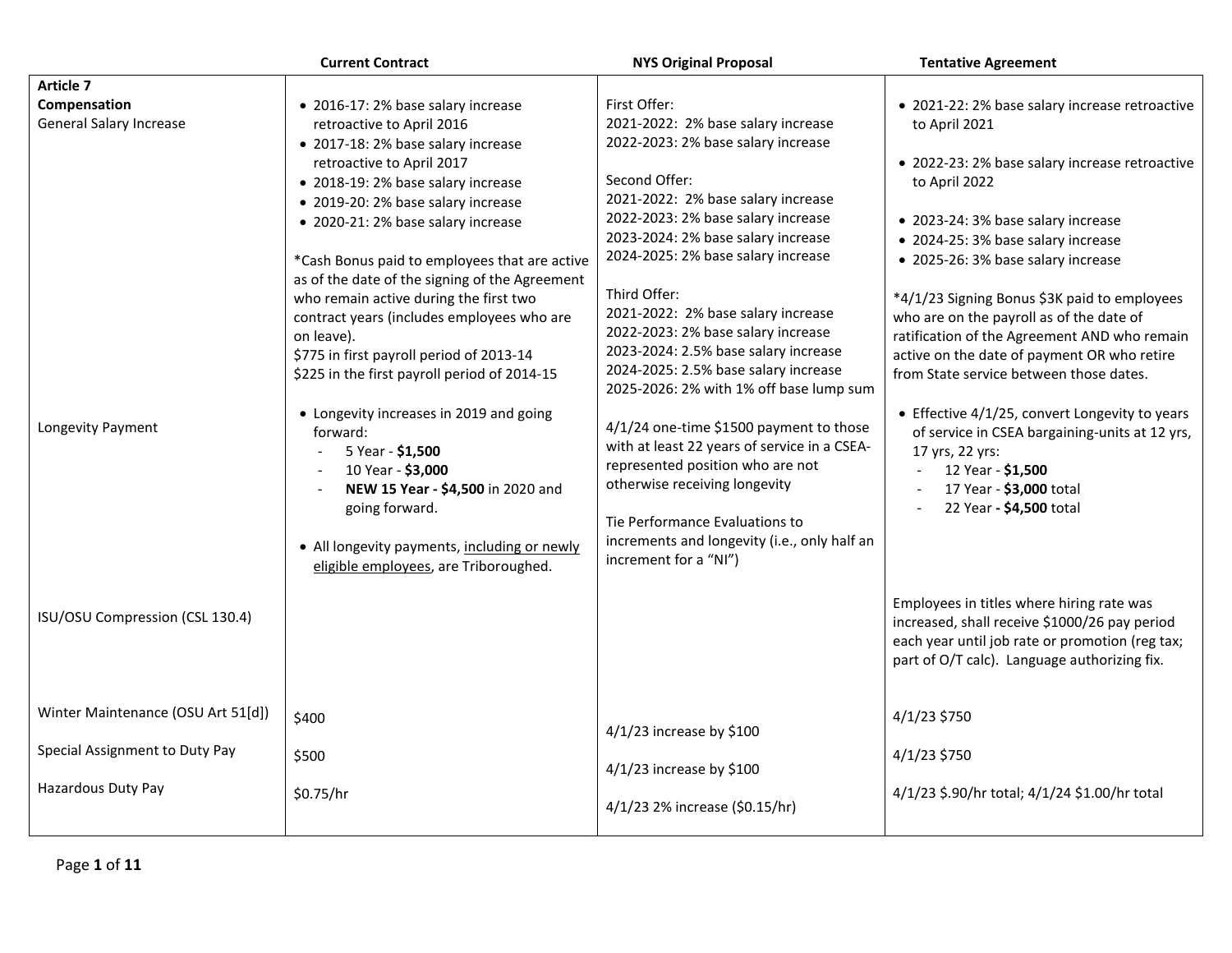**Current Contract Contract 2006 100 NYS Original Proposal Tentative Agreement** 

| Call out pay (OSU Article 51[f])        | \$225, \$300, \$500                           |                                                   | 4/1/23 \$400/\$525/\$825                                                                 |
|-----------------------------------------|-----------------------------------------------|---------------------------------------------------|------------------------------------------------------------------------------------------|
|                                         |                                               | 4/1/23 increase to \$300, \$400, \$600            |                                                                                          |
|                                         |                                               |                                                   |                                                                                          |
|                                         |                                               |                                                   | NYC+:                                                                                    |
| <b>Location Pay</b>                     |                                               | 2% 4/1/2023                                       | April 1, 2023: \$3087                                                                    |
|                                         |                                               | 2% 4/1/2024<br>No expansion of locations covered. | April 1, 2024: \$3400                                                                    |
|                                         |                                               |                                                   | Mid-Hudson:                                                                              |
|                                         |                                               |                                                   | April 1, 2023: \$1543                                                                    |
|                                         |                                               |                                                   | April 1, 2024: \$1650                                                                    |
|                                         |                                               |                                                   |                                                                                          |
| Article 10                              |                                               |                                                   |                                                                                          |
| <b>Attendance and Leave</b>             | 12 Holidays                                   | · 10.1 Holiday Observance: Incorporate            | Incorporate Juneteenth as an additional                                                  |
|                                         |                                               | Juneteenth                                        | holiday (13 total)                                                                       |
|                                         |                                               |                                                   |                                                                                          |
|                                         | Exam within 20 working days                   | • §10.17 Verification of Physician's              |                                                                                          |
|                                         |                                               | Statement<br>(a) When the State requires that an  |                                                                                          |
|                                         |                                               | employee who has been absent due to               |                                                                                          |
|                                         |                                               | illness or injury be medically examined by        |                                                                                          |
|                                         |                                               | a physician selected by the appointing            |                                                                                          |
|                                         |                                               | authority before such employee is allowed         |                                                                                          |
|                                         |                                               | to return to work, the appointing                 |                                                                                          |
|                                         |                                               | authority shall make a reasonable effort to       |                                                                                          |
|                                         |                                               | complete a medical examination within 20          |                                                                                          |
|                                         |                                               | 30 working days as hereinafter provided.          |                                                                                          |
| <b>Productivity Enhancement Program</b> | • Effective January 1, 2019 the dollar value  |                                                   |                                                                                          |
|                                         | will be increased to \$600 or \$1,200.        |                                                   | Remove pilot program language from PEP;<br>increase days allowed to be forfeited to four |
|                                         |                                               |                                                   | days (\$800) and eight days (\$1600)                                                     |
|                                         |                                               |                                                   |                                                                                          |
|                                         |                                               |                                                   |                                                                                          |
| Maximum SL days carried                 | Employees may accumulate up to 200 days of    |                                                   | Employees may accumulate up to 225 SL days                                               |
|                                         | SL credit.                                    |                                                   |                                                                                          |
|                                         |                                               |                                                   |                                                                                          |
| Family Sick/Bereavement                 | Employees shall be allowed to charge up to 25 |                                                   | Employees shall be allowed to charge up to 30                                            |
|                                         | days SL for family sick or bereavement        |                                                   | days SL for family sick or bereavement                                                   |
|                                         |                                               |                                                   |                                                                                          |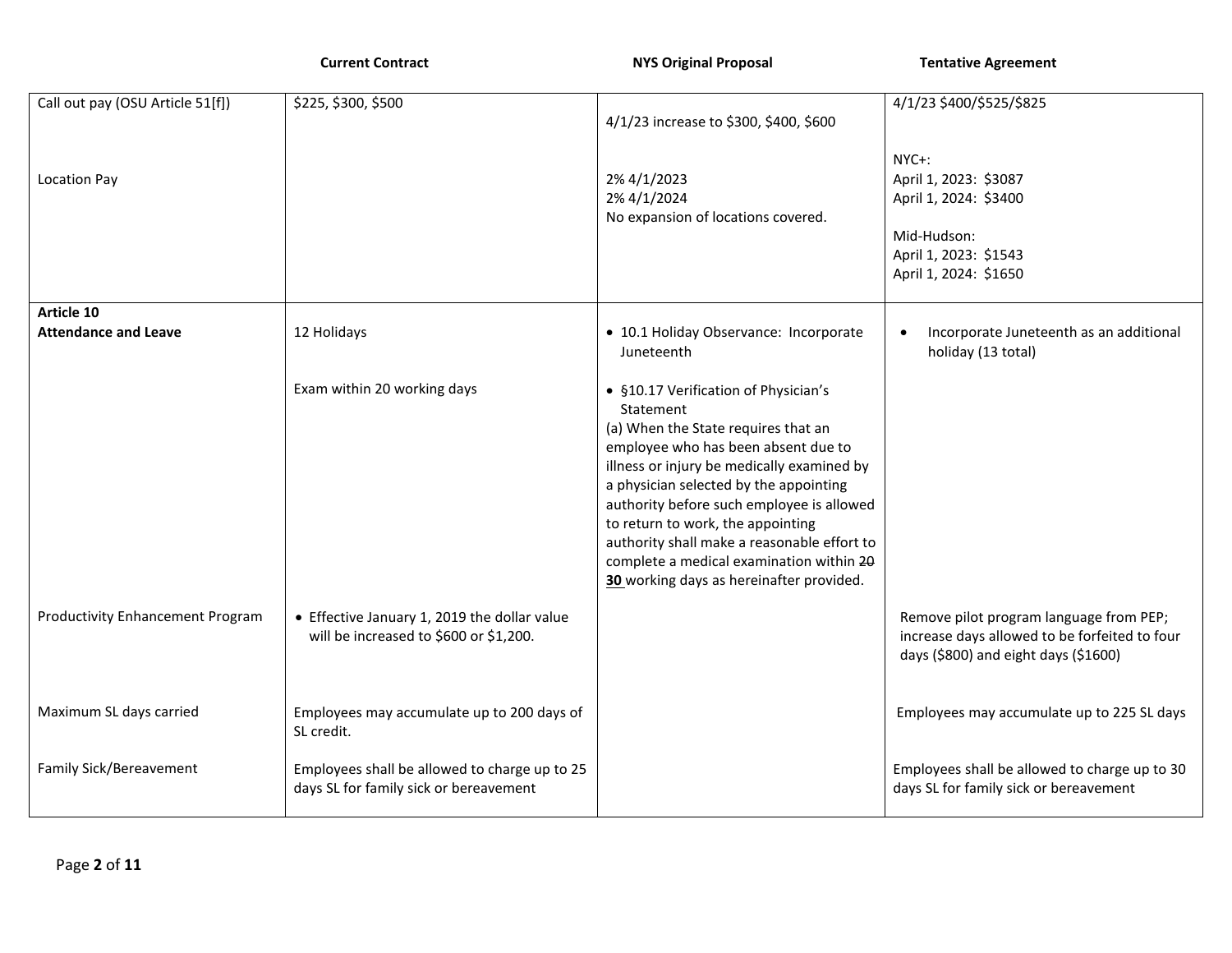**Current Contract Contract 2008 18 NYS Original Proposal Tentative Agreement** 

| Article 9                                                                                                                                                                                                           |                                                                                                                                                                                                                                      |                                                                                                                                                                                                                                                                                                                                                                                                              |                                                                                                                                                                                                                                                                                                                                                                                                                                                                                                                                                                                                                                                                                                       |
|---------------------------------------------------------------------------------------------------------------------------------------------------------------------------------------------------------------------|--------------------------------------------------------------------------------------------------------------------------------------------------------------------------------------------------------------------------------------|--------------------------------------------------------------------------------------------------------------------------------------------------------------------------------------------------------------------------------------------------------------------------------------------------------------------------------------------------------------------------------------------------------------|-------------------------------------------------------------------------------------------------------------------------------------------------------------------------------------------------------------------------------------------------------------------------------------------------------------------------------------------------------------------------------------------------------------------------------------------------------------------------------------------------------------------------------------------------------------------------------------------------------------------------------------------------------------------------------------------------------|
| <b>HEALTH INSURANCE PREMIUM</b>                                                                                                                                                                                     |                                                                                                                                                                                                                                      |                                                                                                                                                                                                                                                                                                                                                                                                              |                                                                                                                                                                                                                                                                                                                                                                                                                                                                                                                                                                                                                                                                                                       |
| <b>PREMIUM STRUCTURE</b><br><b>Individual</b><br>$\bullet$<br>Family<br><b>Discussed 2-person premium</b><br>66% of CSEA with family health<br>insurance would experience INCREASE<br>family premiums approximately | • Health Insurance Contribution Percentages<br>Individual Health Insurance<br>12% Grade 9 and below<br>16% Grade 10 and above<br>Family Health Insurance<br>12%/27% Grade 9 and below<br>$\bullet$                                   | Throughout the entire negotiation<br>process, New York State advised CSEA<br>all aspects of health insurance<br>out-of-pocket were open for discussion.                                                                                                                                                                                                                                                      | NO change in percentage of employee<br>premium contribution<br><b>EMPIRE PLAN:</b><br>NO increases in network copayments                                                                                                                                                                                                                                                                                                                                                                                                                                                                                                                                                                              |
| \$100 biweekly/\$2,600/year                                                                                                                                                                                         | 16%/31% Grade 10 and above                                                                                                                                                                                                           |                                                                                                                                                                                                                                                                                                                                                                                                              | NO increases in prescription drug copayments<br>NO increases in hospital copayments<br>NO increases to deductibles or coinsurances                                                                                                                                                                                                                                                                                                                                                                                                                                                                                                                                                                    |
| <b>Empire Plan Hospital</b>                                                                                                                                                                                         |                                                                                                                                                                                                                                      |                                                                                                                                                                                                                                                                                                                                                                                                              |                                                                                                                                                                                                                                                                                                                                                                                                                                                                                                                                                                                                                                                                                                       |
| <b>Infusion</b>                                                                                                                                                                                                     | Infusions covered through the hospital,<br>medical or Home Care Advocacy Program/CVS<br>for homecare. Medical necessity review<br>occurs and outpatient medical copayments<br>and prescription drug copayments apply to<br>services. | Where clinically appropriate, redirect drug<br>infusions from hospital setting to<br>freestanding infusion centers, doctors'<br>offices or to the home setting.<br>More than one medical necessity and/or<br>prior authorization review would be<br>required to begin infusion therapy (from<br>Medical or Prescription provider).<br>Medical copayments and prescription<br>drug copayments still required. | If infusion is requested in hospital outpatient<br>setting, a Site of Care review may occur by the<br>hospital carrier (depending on the medication).<br>Hemophilia and oncology drugs are<br>excluded from the program.<br>No copayment for infusion in hospital<br>$\bullet$<br>outpatient setting<br>When program becomes effective, medical<br>and prescription drug copayments will be<br>waived for enrollees receiving specific<br>infusions in alternative sites of care.<br>o July 1, 2023, program begins with<br>Remicade infusions.<br>January 1, 2024, or as soon as<br>$\circ$<br>practicable, Site of Care program<br>is expanded to the Hospital<br>Program's Site of Care drug list. |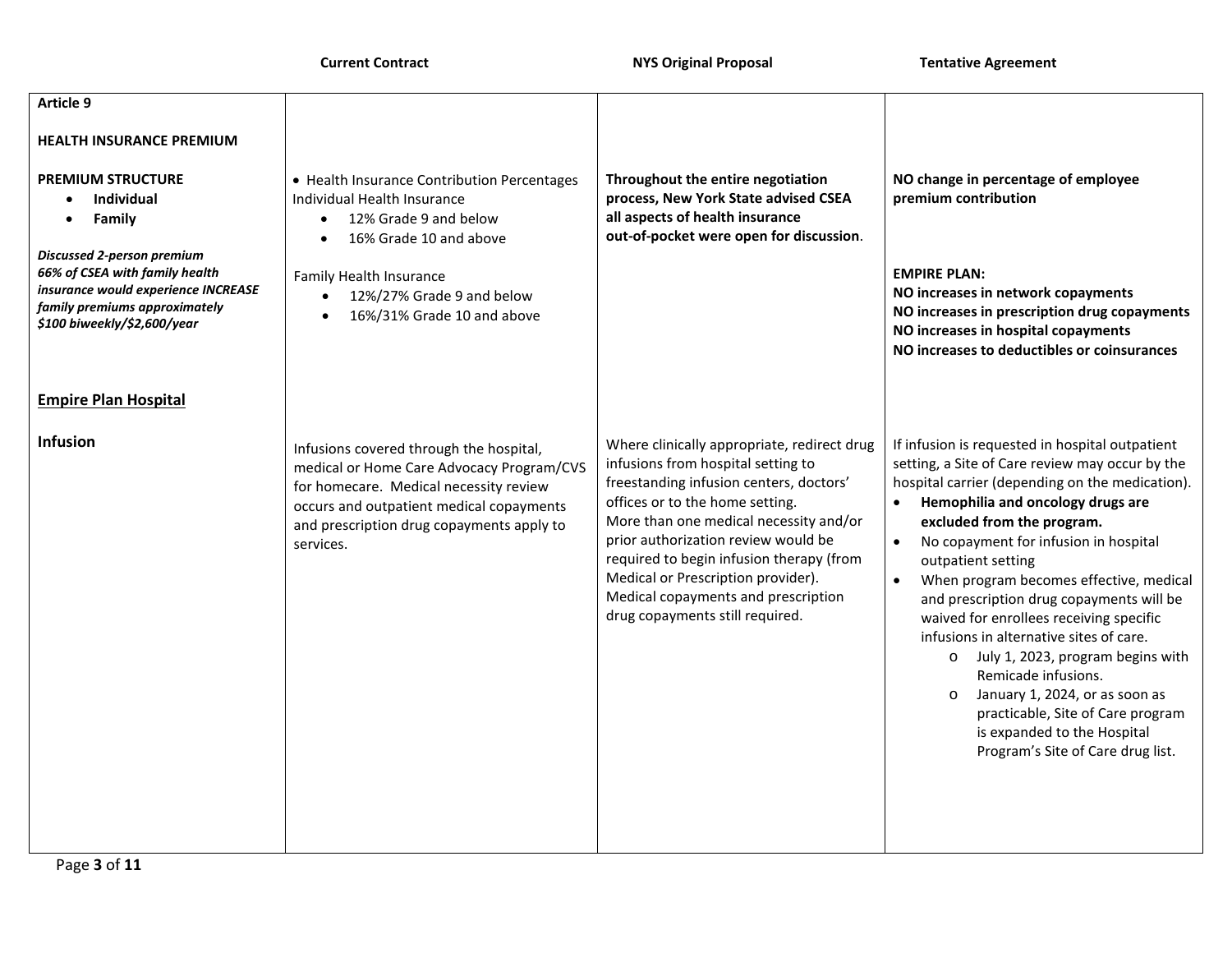|                                 | <b>Current Contract</b>                                                                                                                                                                          | <b>NYS Original Proposal</b>                                                                                                                                                   | <b>Tentative Agreement</b>                                                                                                                                                                                           |
|---------------------------------|--------------------------------------------------------------------------------------------------------------------------------------------------------------------------------------------------|--------------------------------------------------------------------------------------------------------------------------------------------------------------------------------|----------------------------------------------------------------------------------------------------------------------------------------------------------------------------------------------------------------------|
| <b>Outpatient Surgery</b>       | Outpatient surgery covered through the<br>hospital, doctors' office or ambulatory surgery<br>center. Medical necessity review occurs, and<br>outpatient medical copayments apply to<br>services. | Where clinically appropriate, redirect<br>surgical procedures from the hospital<br>setting to ambulatory surgery centers.<br>Listings of multiple procedures were<br>included. | NO change<br>NO Site of Care for Surgery                                                                                                                                                                             |
| <b>Medical</b>                  |                                                                                                                                                                                                  |                                                                                                                                                                                |                                                                                                                                                                                                                      |
| <b>Network copayments</b>       | • \$25 copayment office visit/office surgery<br>• \$25 copayment diagnostic/radiology<br>• Multiple copayments<br>Same Provider Same Day                                                         | Continue with multiple copayments on<br>the same date of service by the same<br>provider                                                                                       | SINGLE \$25 copayment per visit for ALL<br>$\bullet$<br>covered medical services provided during<br>the visit and billed by a network provider.                                                                      |
| <b>Acupuncture Services</b>     | No specific contract language. Covered based<br>on medical necessity                                                                                                                             | Limit acupuncture to 15 visits per calendar<br>year (network and out-of-network)                                                                                               | Network acupuncture services continue to<br>$\bullet$<br>be unlimited and based on medical<br>necessity.<br>Effective July 1, 2023, out-of-network<br>acupuncture will be limited to 20 visits per<br>calendar year. |
| <b>Massage Therapy Services</b> | No specific contract language. No network of<br>massage therapists. Covered based on<br>medical necessity and subject to cost sharing<br>of out-of-network.                                      | Exclude massage therapy - including when<br>provided during physical therapy                                                                                                   | $\bullet$<br>Effective July 1, 2023, out-of-network<br>massage therapists will be limited to 20<br>visits per calendar year.<br>This limit does not include massage therapy<br>provided by a physical therapist.     |
|                                 |                                                                                                                                                                                                  |                                                                                                                                                                                |                                                                                                                                                                                                                      |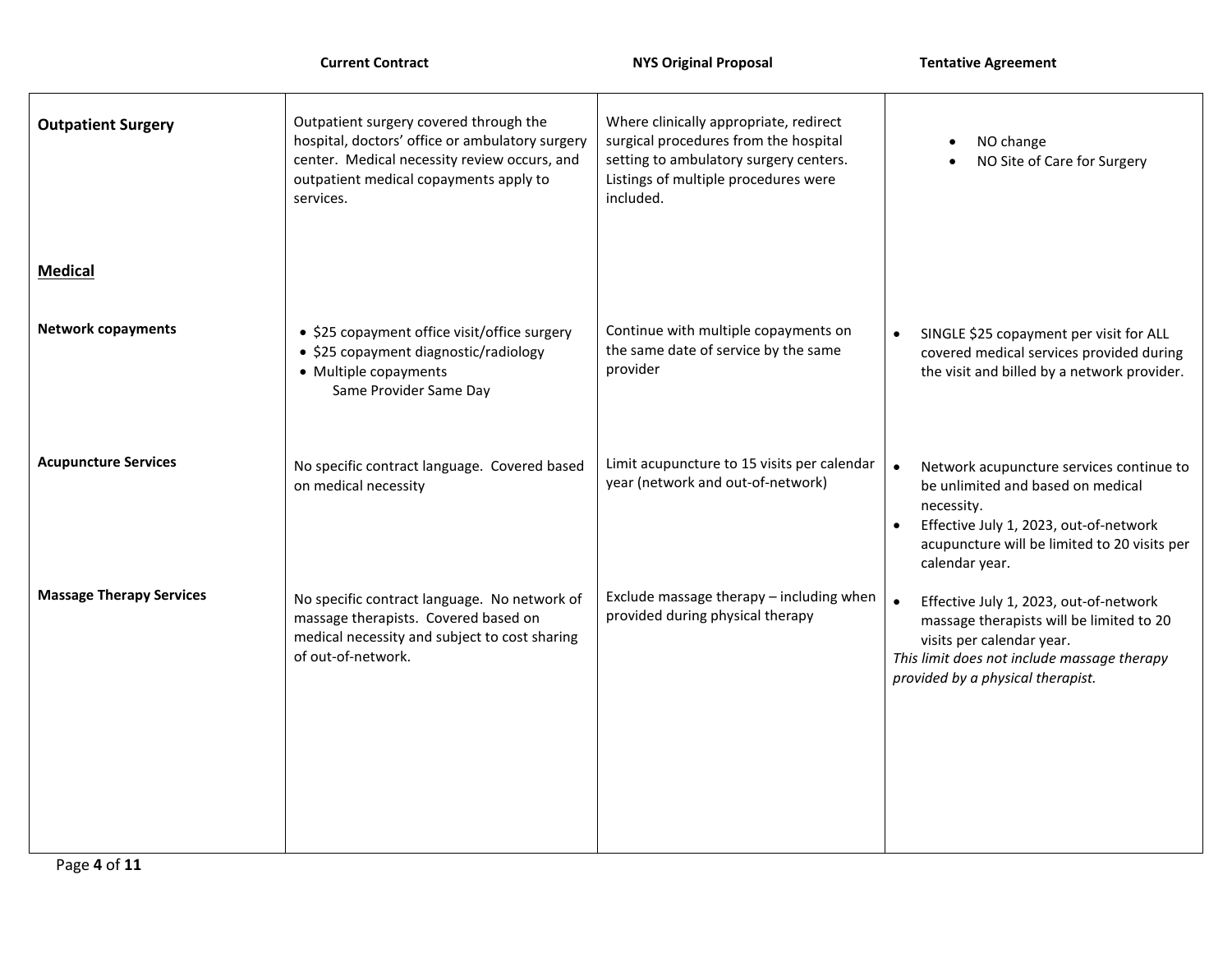| <b>Empire Plan Telemedicine Program</b>       | The JCHB will investigate and develop a Pilot<br>Telemedicine Program.                                                                                                                                                                | <b>CSEA</b> proposal                                                                                                                                                                                                     | The Pilot Telemedicine Program will become a<br>permanent offering effective January 1, 2023.<br>Enrollees continue \$0 cost share for Medical<br>and Mental Health telemedicine program.                                                                                          |
|-----------------------------------------------|---------------------------------------------------------------------------------------------------------------------------------------------------------------------------------------------------------------------------------------|--------------------------------------------------------------------------------------------------------------------------------------------------------------------------------------------------------------------------|------------------------------------------------------------------------------------------------------------------------------------------------------------------------------------------------------------------------------------------------------------------------------------|
| <b>Sleep Disorder Telemedicine</b><br>Program | No specific contract language.                                                                                                                                                                                                        | State proposed sleep disorder program -<br>not noted as voluntary                                                                                                                                                        | Develop through the Joint Committee a<br>voluntary telemedicine program for sleep<br>disorders.                                                                                                                                                                                    |
| <b>Network Out-of-Pocket (OOP)</b>            | New to contract language since previous<br>Network OOP max established by the<br>Affordable Care Act.<br>Network OOP - Enrollee network cost sharing<br>is CAPPED at OOP max. Once OOP max<br>reached, network benefits paid-in-full. | <b>CSEA Proposal</b><br>Affordable Care Act Care Act 2023;<br>$\bullet$ \$8,900 individual<br>\$19,000 family<br>$\bullet$<br>Network OOP Max broken down into<br>Hospital/Medical/MHSU max and<br>Prescription Drug max | Effective January 1, 2023<br>Maximum OOP limit - NETWORK<br>\$4,000 individual (\$2,600/\$1400)<br>\$8,000 family (\$5,200/\$2,800)<br>$\bullet$<br>Effective January 1, 2025<br>Network OOP limit to increase in<br>accordance with the Across the Boards<br>from previous April. |
| <b>Mastectomy Brassieres</b>                  | Covered benefit when prescribed by physician<br>and subject to out-of-network deductible and<br>coinsurance.                                                                                                                          | <b>CSEA Proposal</b>                                                                                                                                                                                                     | Effective July 1, 2023<br>Mastectomy bras shall be a covered in full<br>benefit, no cost-share and not subject to<br>deductible and coinsurance.                                                                                                                                   |
| <b>Prescription Drug Language Update</b>      | Contract language not detailed                                                                                                                                                                                                        |                                                                                                                                                                                                                          | Memorialize current availability of prescription<br>drug appeals and clarify current prescription<br>drug coverage in contract.                                                                                                                                                    |
| <b>Adult Routine Vaccines</b>                 | Contract language not detailed                                                                                                                                                                                                        |                                                                                                                                                                                                                          | Memorialize current vaccinations available at<br>no cost through the Empire Plan                                                                                                                                                                                                   |
| Infertility                                   | Contract language not detailed                                                                                                                                                                                                        |                                                                                                                                                                                                                          | Memorialize recent legislation to note current<br>benefits within contract                                                                                                                                                                                                         |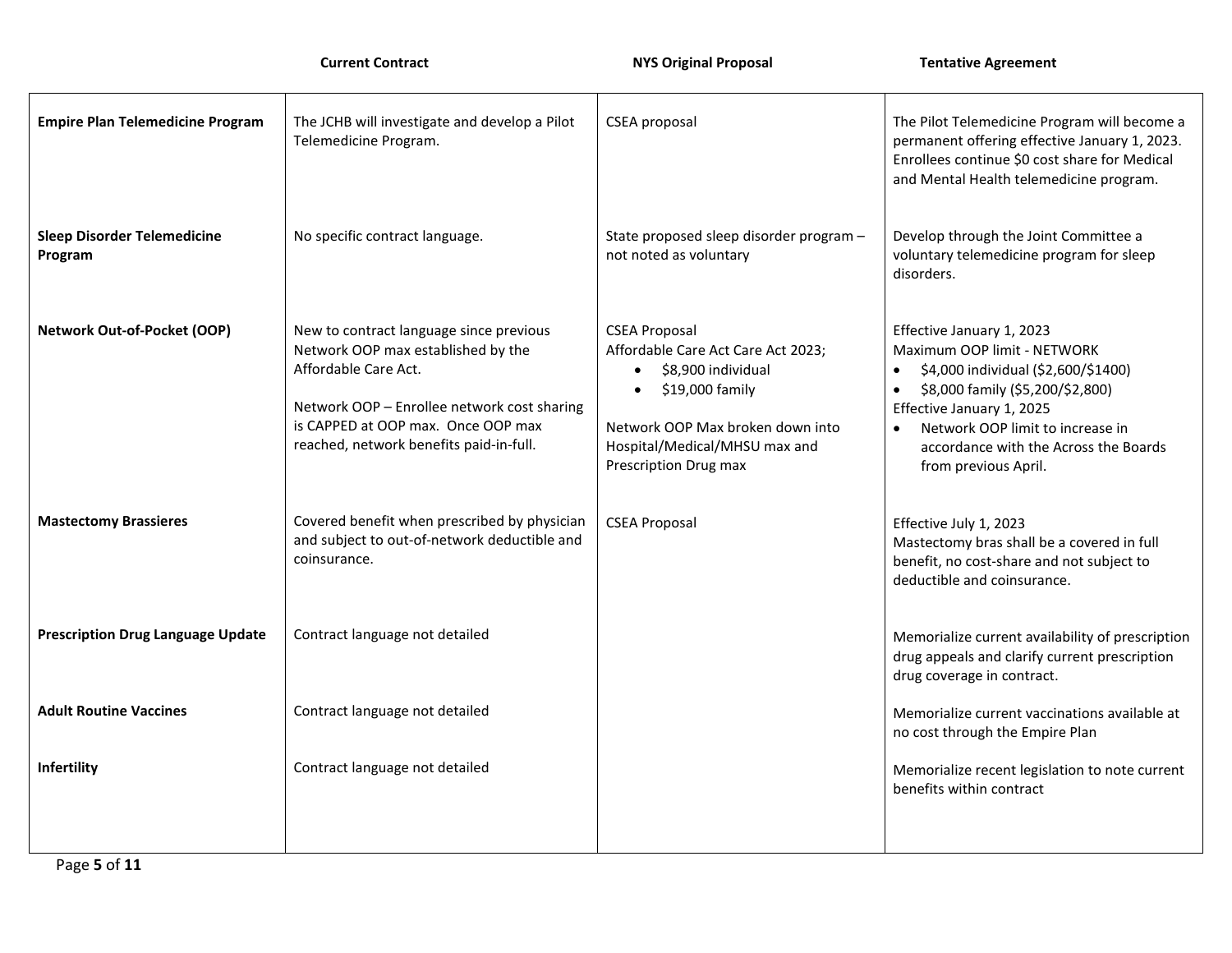|  | <b>Current Contract</b> |
|--|-------------------------|
|--|-------------------------|

| Out-of-Network (OON)                                                                      | 3-8% of CSEA members utilize out-of-network for<br>primary care and specialists                                                                                                                                             | Throughout the entire negotiation<br>process, New York State advised CSEA  | NO change to OON deductible                                                                                                                                                                                                                               |
|-------------------------------------------------------------------------------------------|-----------------------------------------------------------------------------------------------------------------------------------------------------------------------------------------------------------------------------|----------------------------------------------------------------------------|-----------------------------------------------------------------------------------------------------------------------------------------------------------------------------------------------------------------------------------------------------------|
| Deductible (OON)<br><b>Out-of-Pocket Coinsurance Max</b>                                  | \$1,250 (per EE, Spouse & all children)<br>\$3,750 (per EE, Spouse & all children)                                                                                                                                          | all aspects of health insurance<br>out-of-pocket were open for discussion. | NO change to OON out-of-pocket<br>maximum                                                                                                                                                                                                                 |
| Allowed Charge for Out-of-Network<br><b>Medical and Mental Health</b><br><b>Providers</b> | Current out-of-network allowed amount for<br>non-participating providers is based on Usual<br>and Customary - 90% of FAIR health.                                                                                           | 125% of the Medicare physician fee<br>schedule.                            | Effective July 1, 2023, the out-of-network<br>allowed amount for non-participating providers<br>will be 275% of the Medicare allowance.                                                                                                                   |
| <b>Joint Committee on Health Benefits</b>                                                 |                                                                                                                                                                                                                             |                                                                            |                                                                                                                                                                                                                                                           |
| <b>Center of Excellence (COE) for</b><br><b>Substance Use</b>                             | Not current benefit                                                                                                                                                                                                         | Establish COE not noted as voluntary                                       | Develop voluntary MHSU COE through<br>Joint Committee; includes paid in full<br>services and travel/lodging allowance.                                                                                                                                    |
| <b>Center of Excellence (COE) for Spinal</b><br>and Orthopedic Surgeries                  | Not current benefit                                                                                                                                                                                                         | Establish COE not noted as voluntary                                       | Develop through Joint Committee;<br>voluntary Center of Excellence (COE) for<br>spinal and orthopedic surgeries.                                                                                                                                          |
| <b>Debit Card for Flexible Spending</b><br><b>Account</b>                                 | Work through the Joint Committee to<br>establish a direct debit or electronic<br>submission to enhance Medical Flexible<br><b>Spending Account</b>                                                                          |                                                                            | Debit was implemented during contract<br>term. Agree to continue to offer direct<br>debit and electronic submission                                                                                                                                       |
| Article 30<br><b>Employee Benefit Fund</b>                                                | $\bullet$ 4/1/2016: Current funding<br>• 4/1/2017: Current funding<br>$\bullet$ 4/1/2018: \$1,140 per person per year<br>$\bullet$ 4/1/2019: \$1,184 per person per year<br>$\bullet$ 4/1/2020: \$1,232 per person per year |                                                                            | 4/1/2021: 0%; \$308 per member, per quarter<br>4/1/2022: 0%; \$308 per member, per quarter<br>4/1/2023: 3% increase; \$317/member/quarter<br>4/1/2024: 3% increase; \$327/member/quarter<br>4/1/2025: 3% increase; \$337/member/quarter<br>and Triborough |
| <b>ISU</b><br>Article 46 - Continuous Hours of<br><b>Work</b>                             | • The parties agreed to pay direct care<br>employees in OMH and OPWDD double                                                                                                                                                |                                                                            | An employee of OPWDD or OMH in a direct<br>care title who actually works 16 consecutive<br>hours and then is mandated to work additional                                                                                                                  |

Page **6** of **11**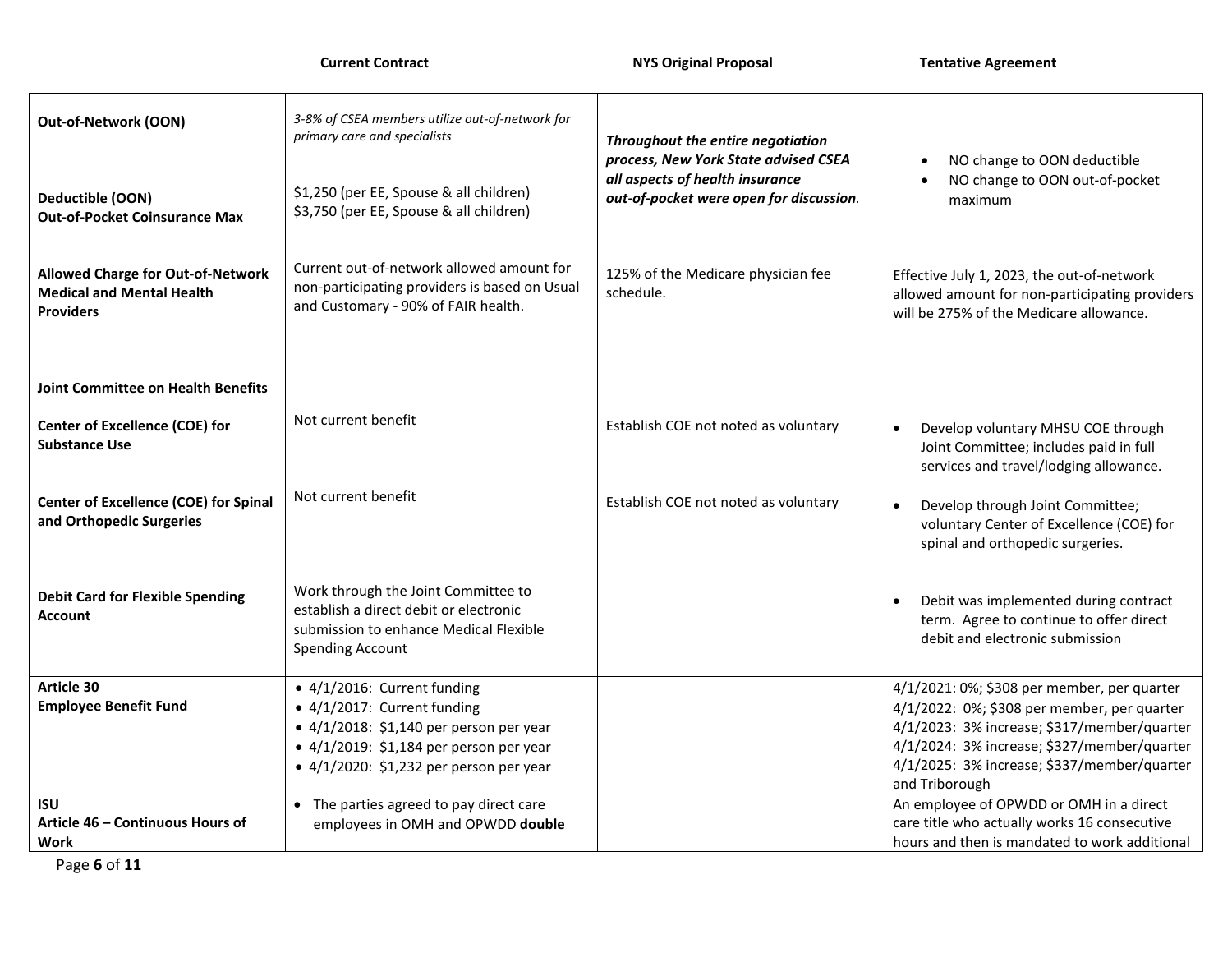| <b>ISU</b>                               | time for mandatory OT for hours worked                                                   |                                                                                  | time beyond that 16 hours (up to 24 hours),                                                      |
|------------------------------------------|------------------------------------------------------------------------------------------|----------------------------------------------------------------------------------|--------------------------------------------------------------------------------------------------|
| <b>Article 46 Continued</b>              | over 16-hours.                                                                           |                                                                                  | which then abuts their regularly scheduled shift                                                 |
|                                          | State and CSEA will form a labor-                                                        |                                                                                  | (24 to 32 hours) such that they are told they<br>must go home for that eight-hour shift shall be |
|                                          | management committee to address and                                                      |                                                                                  | paid without charge to accruals for that shift.                                                  |
|                                          | review voluntary, mandatory and extreme                                                  |                                                                                  |                                                                                                  |
|                                          | overtime.                                                                                |                                                                                  |                                                                                                  |
| <b>Article 4</b>                         | • Article $4.89(c)$ – Granting EOL subject to                                            | Add: Agency must first discuss the                                               | Agency must first discuss the intended denial                                                    |
| <b>Employee Organization Rights</b>      | reasonable operating needs of the State.                                                 | intended denial with the Director of OER                                         | with the Director of OER or their designee.                                                      |
|                                          | Agency must first discuss the intended                                                   | or their designee.                                                               |                                                                                                  |
|                                          | denial with the Director of OER or their<br>designee.                                    | 4.13: Discuss a single statewide process                                         |                                                                                                  |
|                                          |                                                                                          | for requests for EOL.                                                            |                                                                                                  |
| Article 11                               | • Committee responsible to develop: a                                                    |                                                                                  | Pilot Program adding Special Task Force on                                                       |
| <b>Workers' Compensation</b>             | system for collecting data from each agency                                              |                                                                                  | Human Hazards                                                                                    |
|                                          | and facility regarding injuries and claims;                                              |                                                                                  |                                                                                                  |
|                                          | recommendations to improve benefit<br>administration and; implement injury               |                                                                                  |                                                                                                  |
|                                          | prevention strategies.                                                                   |                                                                                  |                                                                                                  |
|                                          |                                                                                          |                                                                                  |                                                                                                  |
| Article 15                               | • New $15.2(d)(7)$ funding to support                                                    |                                                                                  | Pilot Program adding ability to provide                                                          |
| <b>Safety and Health</b>                 | Workers' Compensation Committee                                                          |                                                                                  | technical assistance and advice for agency<br>labor management committees.                       |
| Article 18                               |                                                                                          | • Add: except if there is an investigation                                       | At the discretion of the appointing authority,                                                   |
| <b>Review of Personal History Folder</b> | • With the exception of disciplinary actions,                                            | into potential misconduct pending at                                             | the PHF shall be in hard copy or electronic                                                      |
|                                          | personnel transactions and work                                                          | the time. Once such investigation is                                             | format.                                                                                          |
|                                          | performance ratings, any material in the<br>personal history folder of an adverse nature | closed and does not lead to a notice of<br>discipline, such material may be      | When the file is to be transmitted                                                               |
|                                          | over two years old shall, upon the                                                       | removed.                                                                         | electronically, no leave without charge to                                                       |
|                                          | employee's written request, be removed                                                   | • It is at the employer's discretion                                             | accruals will be provided to review the PHF.                                                     |
|                                          | from the personal history folder                                                         | whether folders will be provided in hard                                         |                                                                                                  |
|                                          |                                                                                          | copy or electronic form.                                                         |                                                                                                  |
|                                          | • The parties agreed to meet and confer as<br>appropriate over planned move from paper   | • Where provided in electronic form, no<br>leave without charge to accruals will |                                                                                                  |
|                                          | to electronic personal history folders.                                                  | be provided to review the PHF.                                                   |                                                                                                  |
| <b>Article 24</b>                        | §24.2 The term "temporary emergency" shall                                               | • Amend to "which might impair the                                               |                                                                                                  |
| <b>Out-of-Title Work</b>                 | mean a non-recurring situation or                                                        | agency's State's goals"                                                          |                                                                                                  |
|                                          | circumstance of limited duration which might                                             |                                                                                  |                                                                                                  |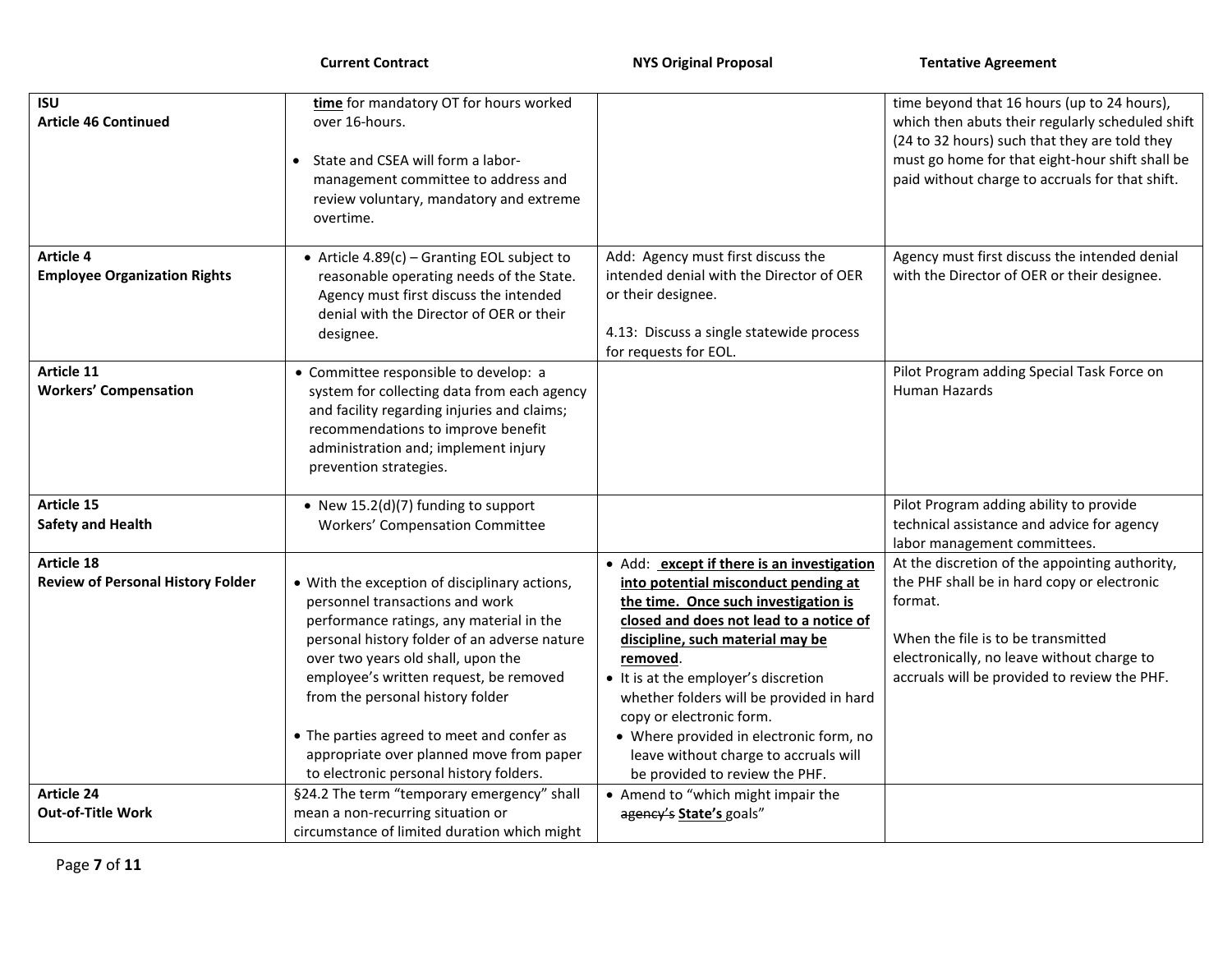**Current Contract Contract 2008 18 NYS Original Proposal Tentative Agreement** 

| <b>Article 24 continued</b>                                                                                  | impair the agency's goals, interfere with the<br>proper discharge of its responsibilities or<br>present a clear danger to persons or property.<br>An emergency exceeding 60 calendar days<br>shall not be considered to be a temporary<br>emergency, and upon the expiration of such<br>60 calendar days the employee shall be<br>returned to his or her proper employment. | . And add However, the State shall be<br>entitled to two (2) extensions of 60<br>days each of any temporary emergency<br>upon notice and consultation with<br>CSEA.<br>• Pilot program to track OOT at SUNY,<br>DOT, OCFS, DOCCS, OPWDD, and OMH,<br>and to explore modifying the current<br>system, Gievances may be advanced to | Pilot program to track OOT at SUNY, DOT,<br>OCFS, DOCCS, OPWDD, and OMH, and to<br>explore modifying the current system,<br>Gievances may be advanced to Step 3                                                                                                                                                                                                                                                                                                                                                                                                                                          |
|--------------------------------------------------------------------------------------------------------------|-----------------------------------------------------------------------------------------------------------------------------------------------------------------------------------------------------------------------------------------------------------------------------------------------------------------------------------------------------------------------------|-----------------------------------------------------------------------------------------------------------------------------------------------------------------------------------------------------------------------------------------------------------------------------------------------------------------------------------|----------------------------------------------------------------------------------------------------------------------------------------------------------------------------------------------------------------------------------------------------------------------------------------------------------------------------------------------------------------------------------------------------------------------------------------------------------------------------------------------------------------------------------------------------------------------------------------------------------|
|                                                                                                              |                                                                                                                                                                                                                                                                                                                                                                             | Step 3                                                                                                                                                                                                                                                                                                                            |                                                                                                                                                                                                                                                                                                                                                                                                                                                                                                                                                                                                          |
| <b>Article 27</b><br><b>Distribution of Overtime</b><br>Skip Remedy<br><b>Article 32</b><br>Workday/Workweek | • Arbitrator only has authority to order<br>equal amount of O/T to skipped<br>employee, when it is next available.<br>• §32.3 There shall be no rescheduling of days<br>off or tours of duty to avoid the payment of                                                                                                                                                        | • Adopt NYSCOPBA's "skip" remedy for<br>O/T assignment violations (next O/T<br>required or option to wait for next<br>"comparable" – a form of "banking")<br>• §32.3 Strike the in a specific case,<br>exception                                                                                                                  | OSU only 27.2  the employee skipped shall<br>be allowed to work the next available overtime<br>equivalent to the amount of over-time worked<br>by the employee for whom he or she was<br>skipped. However, at such skipped or denied<br>employee's option they may await a<br>comparable shift and work assignment.<br>Instances of repeated occurrences of an<br>employee being "skipped" for overtime shall<br>be brought to the attention of management at<br>the Step 1 level of the grievance procedure.<br>Withdrawn by State (after rejecting counter<br>proposal from CSEA to provide two-weeks' |
|                                                                                                              | overtime compensation except in a specific<br>case, upon one week's notice, and when<br>necessary to provide for the continuation of<br>State services.                                                                                                                                                                                                                     |                                                                                                                                                                                                                                                                                                                                   | notice)                                                                                                                                                                                                                                                                                                                                                                                                                                                                                                                                                                                                  |
| <b>Side Letter re Telecommuting</b>                                                                          | • No across-the-board language or agreement                                                                                                                                                                                                                                                                                                                                 | $\bullet$                                                                                                                                                                                                                                                                                                                         | CSEA proposed discussion and resolution of a<br>standard policy on telecommuting, which was<br>rejected by the State.                                                                                                                                                                                                                                                                                                                                                                                                                                                                                    |
| Article 33<br><b>Discipline and Interrogation</b>                                                            | · documents provided to the union during the<br>expedited review process can be shared<br>with CSEA, Inc.                                                                                                                                                                                                                                                                   | Agency obligated to provide info to union<br>only if State agrees grievance was timely<br>filed.                                                                                                                                                                                                                                  | Remove reference to "tape" from 33.4(d)<br>Add New 33.3(f)(10)<br>Adjournments of cases under the Expedited<br>Resolution process can only be granted by OER                                                                                                                                                                                                                                                                                                                                                                                                                                             |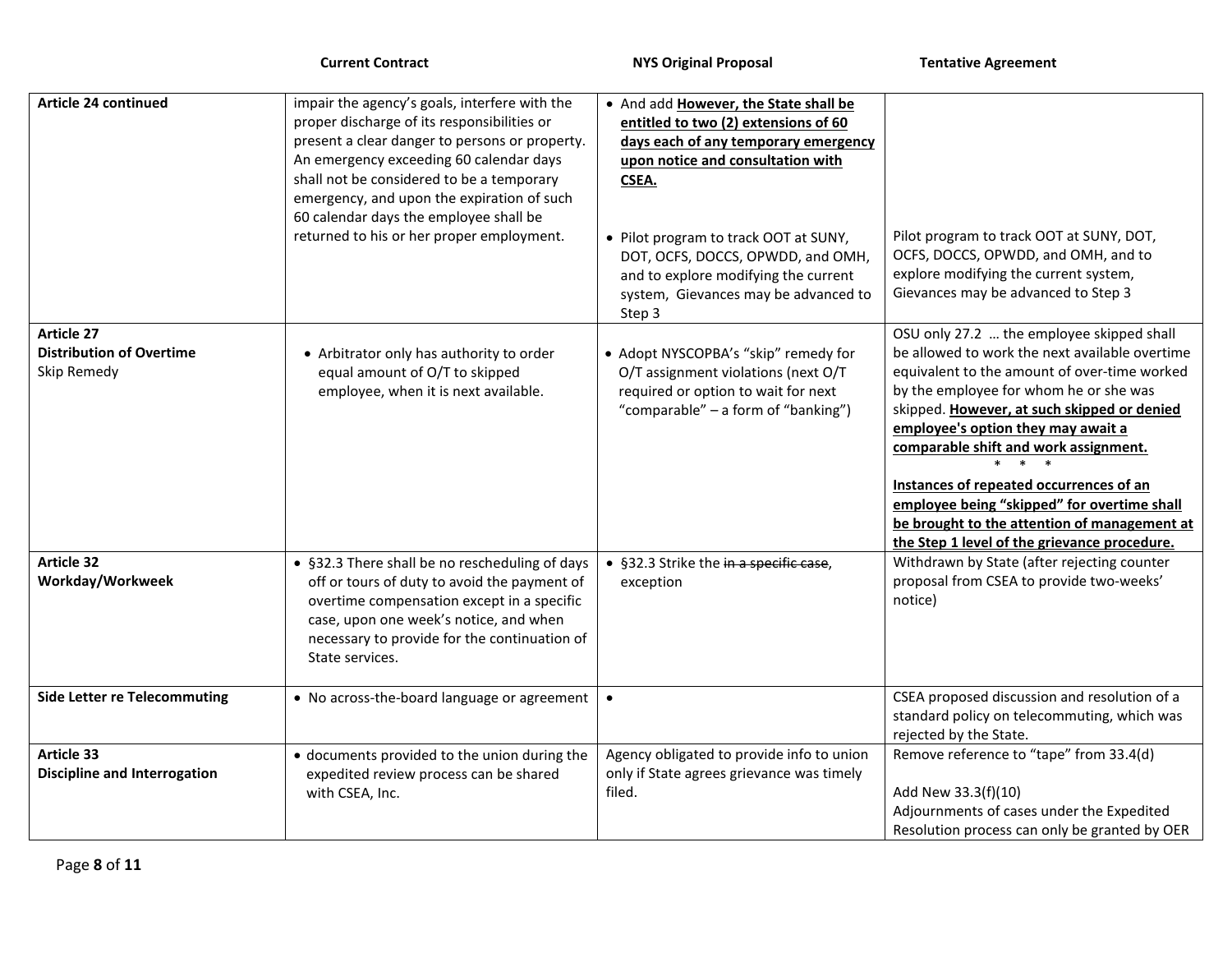|                                                  | <b>Current Contract</b>                                                                                                                                                                                   | <b>NYS Original Proposal</b>                                                                                                                                                                                                                                                                   | <b>Tentative Agreement</b>                                                                                                                                                 |
|--------------------------------------------------|-----------------------------------------------------------------------------------------------------------------------------------------------------------------------------------------------------------|------------------------------------------------------------------------------------------------------------------------------------------------------------------------------------------------------------------------------------------------------------------------------------------------|----------------------------------------------------------------------------------------------------------------------------------------------------------------------------|
| Article 33                                       | • Side letter - Meet bi-annually to review                                                                                                                                                                | Amend 33.3(f)(10) to ensure if employee                                                                                                                                                                                                                                                        | and CSEA headquarters. This includes cases                                                                                                                                 |
| <b>Discipline and Interrogation</b><br>continued | issues arising from decisions issued by time<br>and attendance umpires and disciplinary<br>arbitrators and to discuss general issues of<br>concern regarding compliance with<br>provisions of Article 33. | fails to appear, without approved<br>adjournment, Regional Arbitrator shall<br>issue decision on guilt and penalty.<br>33.4(g) (6) The employee's entire record                                                                                                                                | where the grievant or management doesn't<br>appear for its scheduled hearing.                                                                                              |
|                                                  |                                                                                                                                                                                                           | of employment may be considered with<br>respect to the appropriateness of the<br>penalty to be imposed, if any. This shall<br>include anything previously removed<br>from an employee's personal history<br>folder however the ultimate decision on<br>relevancy toward penalty shall remain a |                                                                                                                                                                            |
| Time and Attendance Penalty Chart                |                                                                                                                                                                                                           | decision by the arbitrator.<br>Amend 33.5(c) so that Time & Attendance<br>Umpire decisions are not reviewable<br>under CPLR Art 75.                                                                                                                                                            |                                                                                                                                                                            |
|                                                  |                                                                                                                                                                                                           | Time and Attendance Penalty schedule be<br>amended to include leaving early or taking<br>excessive breaks as "unauthorized" partial<br>day absences.                                                                                                                                           | Withdrawn by the State                                                                                                                                                     |
| Article 40<br><b>Performance Evaluations</b>     | Evaluations are paper based.                                                                                                                                                                              | The State has the right, on notice, to<br>switch to electronic evaluations.                                                                                                                                                                                                                    | The State has the right, upon notice to CSEA, to<br>move employees from paper-based                                                                                        |
|                                                  |                                                                                                                                                                                                           | Failure to hold meetings at start, mid-<br>point, and end of evaluation period shall<br>not be the cause for an unsatisfactory PE<br>to be overturned.                                                                                                                                         | performance evaluation system to electronic<br>performance evaluation system.                                                                                              |
|                                                  |                                                                                                                                                                                                           | Unscheduled absences can impact the<br>rating.                                                                                                                                                                                                                                                 |                                                                                                                                                                            |
|                                                  |                                                                                                                                                                                                           | All absences totaling 90 days or longer<br>shall extend the evaluation cycle.                                                                                                                                                                                                                  | Unscheduled absences from work at the<br>beginning, middle and/or end of the<br>performance evaluation cycle, can impact the<br>rating due to operational need to reassign |
|                                                  |                                                                                                                                                                                                           | An unsatisfactory PE isn't relevant in a<br>disciplinary case for any penalty purpose.                                                                                                                                                                                                         | work to other staff                                                                                                                                                        |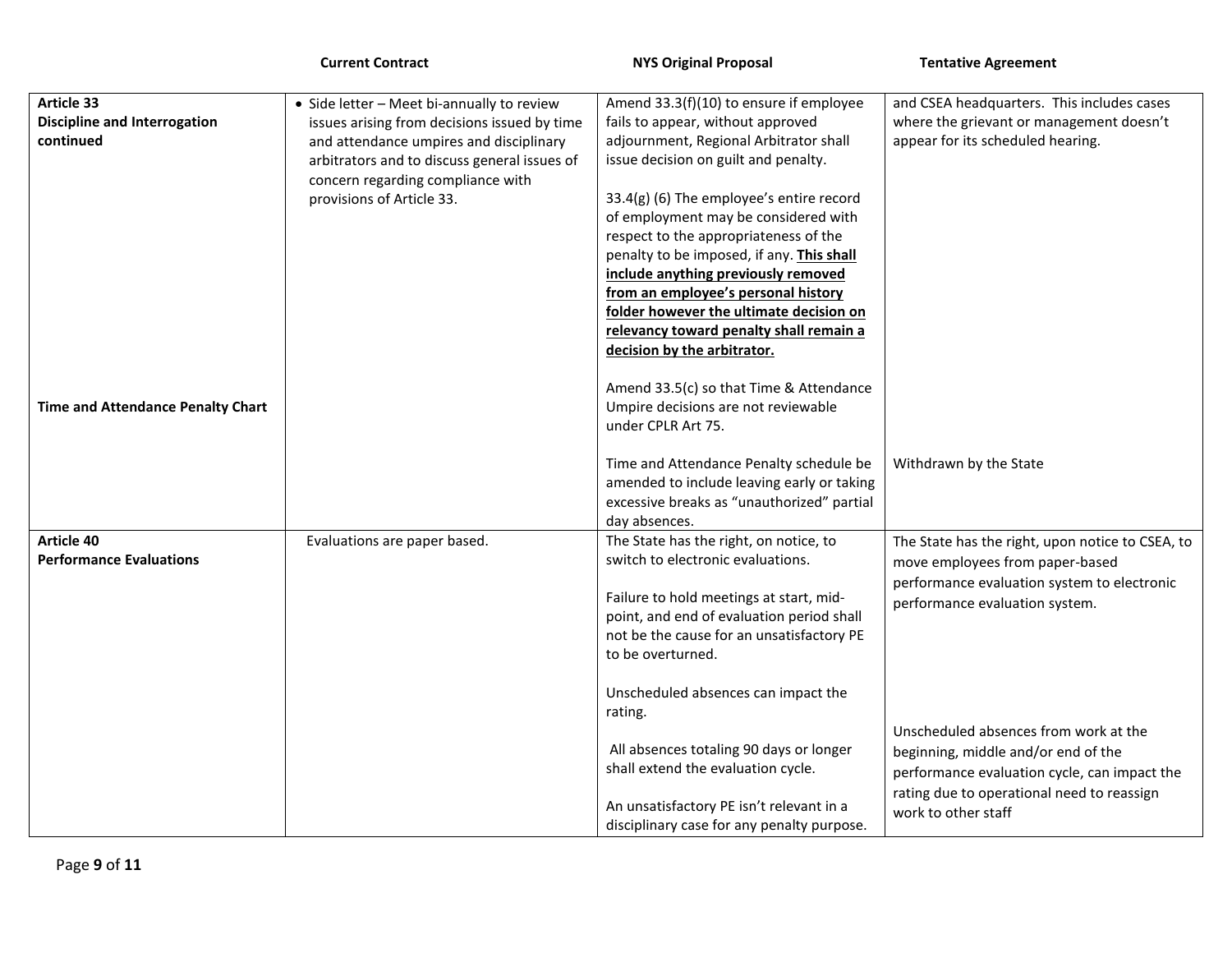**Current Contract Contract 2006 100 NYS Original Proposal Tentative Agreement** 

| <b>Contract Funding for Labor</b>                | Funding allocations for the term of the CBA in                                                                                                        | 2% increase 4/1/21 | Arts 9, 14, 15, 33, 40:                                                                                                                                                                        |
|--------------------------------------------------|-------------------------------------------------------------------------------------------------------------------------------------------------------|--------------------|------------------------------------------------------------------------------------------------------------------------------------------------------------------------------------------------|
| <b>Management Committees ("LMCs")</b>            | each Article: 2% increase in funding each year<br>for contract years 2016-17 through 2020-21.                                                         | 2% increase 4/1/22 | 0% 4/2/21<br>2% 4/2/22                                                                                                                                                                         |
|                                                  |                                                                                                                                                       |                    | 2% 4/2/23                                                                                                                                                                                      |
|                                                  |                                                                                                                                                       |                    | 2% 4/2/24                                                                                                                                                                                      |
|                                                  |                                                                                                                                                       |                    | 2% 4/2/25 and Triborough                                                                                                                                                                       |
|                                                  |                                                                                                                                                       |                    | Perf. Eval and Employment Security 2%/yr CBA                                                                                                                                                   |
|                                                  |                                                                                                                                                       |                    | Other LMCs 0%, 0%, 2%, 2%, 2% and                                                                                                                                                              |
|                                                  |                                                                                                                                                       |                    | Triborough                                                                                                                                                                                     |
| OSU                                              |                                                                                                                                                       |                    |                                                                                                                                                                                                |
| <b>Article 49 Work Clothing</b>                  | • Two percent increase in funding each year<br>for contract years 2016-17 through 2020-21.<br>$($ \$65)                                               |                    | $4/1/23$ \$78                                                                                                                                                                                  |
| <b>Article 49 Tool Insurance</b>                 |                                                                                                                                                       |                    | Tool replacement pilot. Not tied to Art 43<br>personal property damage max. Increase 2%/yr<br>2021-2022: \$179<br>2022-2023: \$182<br>2023-2024: \$186<br>2024-2025: \$189<br>2025-2026: \$193 |
| <b>ASU</b><br>Article 29 - Work Related Clothing | • Effective in fiscal year 2019-2020<br>employees in eligible titles will receive \$58<br>per fiscal year to provide work-related<br>clothing. (\$58) |                    | $\bullet$ 4/1/23 \$70                                                                                                                                                                          |
| <b>ISU</b>                                       |                                                                                                                                                       |                    |                                                                                                                                                                                                |
| 49.1 Uniform Maintenance                         | • \$68/ \$88                                                                                                                                          |                    | $\bullet$ 4/1/23 \$106                                                                                                                                                                         |
| 49.2 Work related clothing                       | • \$58                                                                                                                                                |                    | $\bullet$ 4/1/23 \$70                                                                                                                                                                          |
| <b>DMNA Article 39</b>                           |                                                                                                                                                       |                    |                                                                                                                                                                                                |
|                                                  | • 552                                                                                                                                                 |                    | • $4/1/23$ \$62                                                                                                                                                                                |
| <b>Clothing</b><br>Article 43 (DMNA Article 40)  |                                                                                                                                                       |                    | 0% 4/2/21                                                                                                                                                                                      |
| <b>Personal Property Damage</b>                  | • \$350                                                                                                                                               |                    | 2% 4/2/22                                                                                                                                                                                      |
|                                                  |                                                                                                                                                       |                    |                                                                                                                                                                                                |

Page **10** of **11**